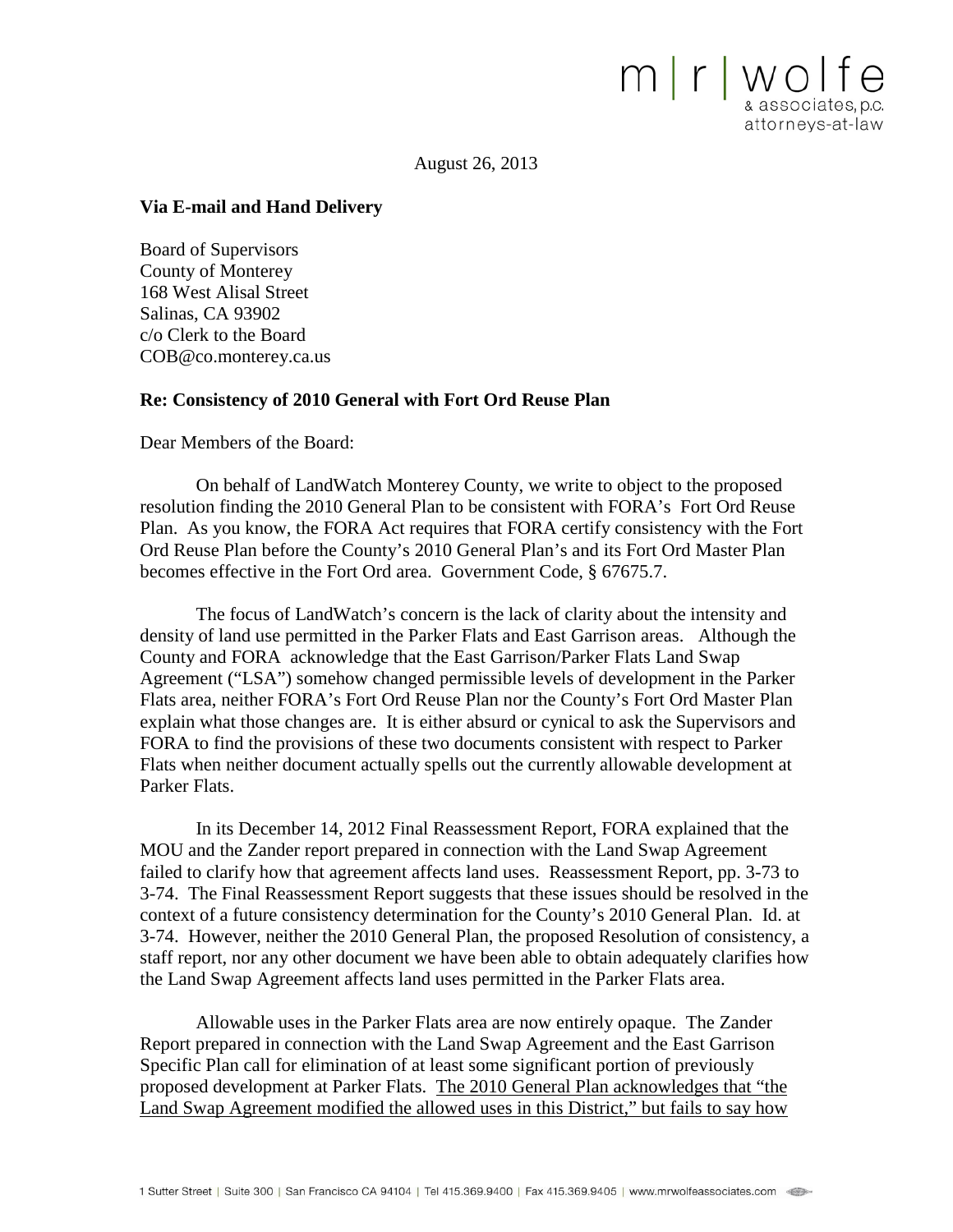those allowed uses were modified. In this respect, the General Plan is simply incomplete. Furthermore, neither the proposed Resolution nor any other available materials explain what residential and commercial uses are now to be allowed at Parker Flats – either under FORA's Fort Ord Reuse Plan or under the County's Fort Ord Master Plan. The County must revise its Fort Ord Master Plan to specify the location, density, and intensity of allowed land uses at Parker Flats and East Garrison as a result of the Land Swap Agreement. Without that specification, there is no guidance for permissible development.

Because the Fort Ord Reuse Plan is supposed to control land use plans of its Member Agencies, FORA should already have clarified how the Land Swap Agreement altered allowed land uses at Parker Flats. FORA is required "to designate areas of the base for residential, commercial, industrial, and other uses" under Government Code §  $67675(c)(1)$ , so if the Land Swap Agreement changed those allowed use designations, FORA should have amended the Fort Ord Reuse Plan. If FORA has not gotten around to making that amendment, the FORA Act contains a clear process for the County to propose the required amendments, which it could do in connection with the submission of its 2010 General Plan for certification. Government Code, § 67675.8(a). The County should follow this process as necessary, because without clear statements of allowed uses in both documents, neither the County nor FORA can demonstrate that allowed development under the County's Fort Ord Master Plan is consistent with specific designations of allowable land uses in FORA's Fort Ord Reuse Plan.

FORA has a long history of finding Member Agency general plans and projects to be consistent with the Fort Ord Reuse Plan just so long as the Member Agency stays within its overall allocation of Fort Ord development – regardless whether those plans and projects are actually consistent with the specific land use designations in the Fort Ord Reuse Plan. FORA admits that it has allowed Member Agency plans and projects to trump the Fort Ord Reuse Plan's land use designations 21 times through FORA's consistency review process. Reassessment Report, pp. 3-19 to 3-22; see Scoping Report, pp. 4-176 to 4-185. Thus, the County may have been led to expect that it need not clarify land uses at Parker Flats until a specific development proposal is submitted to FORA for consistency review.

However, FORA's practice of permitting substantial deviations from the land uses specified in its Fort Ord Reuse Plan through its consistency review process is erroneous and not justified under its statutory mandate. FORA has purported to justify its practice with reference to its own regulations, but nothing in the FORA Act permits FORA to allow its Member Agency general plans, specific plans, or project entitlements to trump the land use designations in the Fort Ord Reuse Plan. Again, FORA is required to designate allowed land uses through the Fort Ord Reuse Plan, not simply to acquiesce in whatever proposal a Member Agency puts before it in a consistency review. If a Member Agency seeks to change allowed land uses, it must seek an amendment of the Fort Ord Reuse Plan, not just a finding that this change is "consistent," and certainly not such a finding based only on the grounds that the Member Agency has not yet exhausted its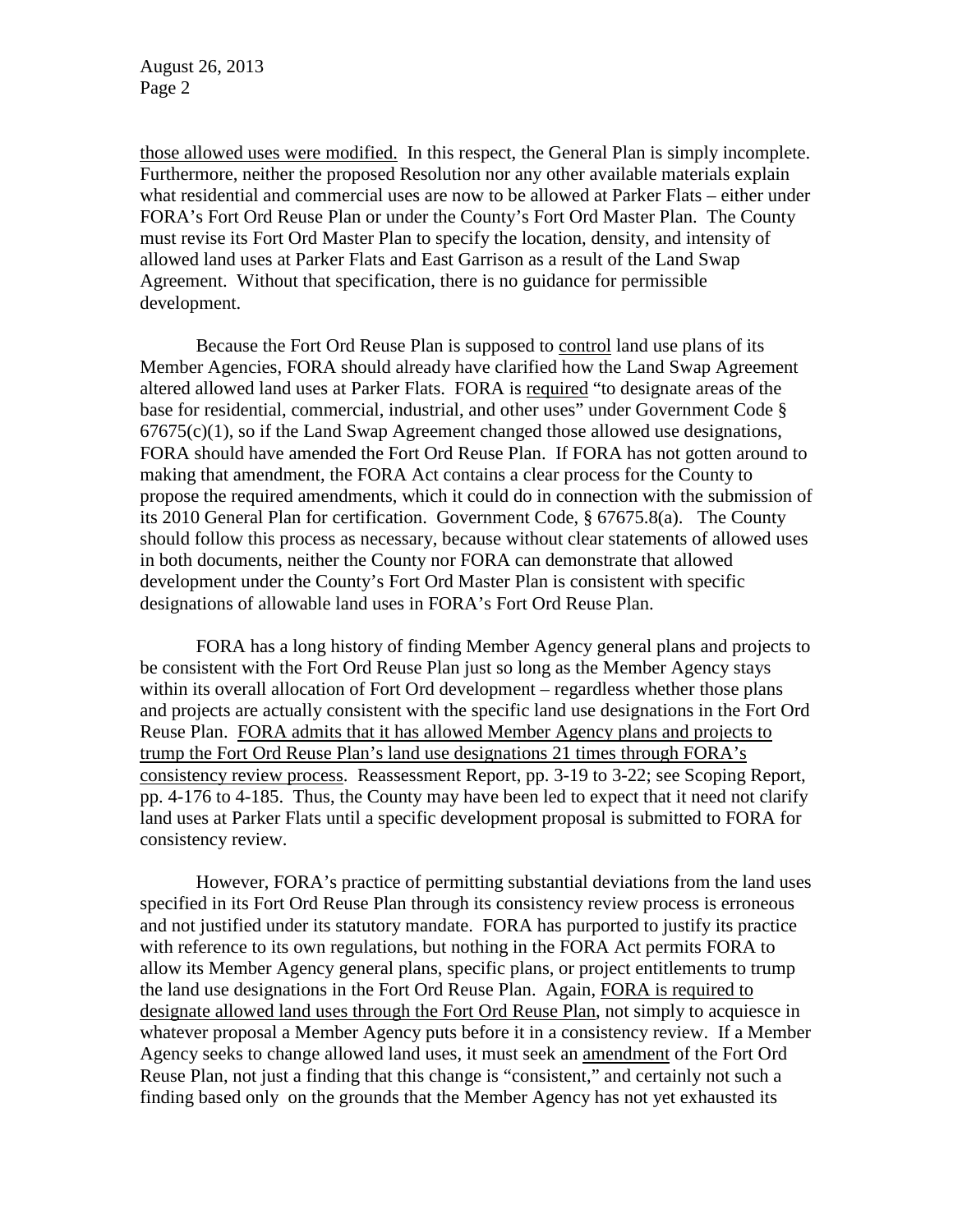total development allocation. FORA's past practice in consistency certifications is so elastic that it makes a mockery of the whole notion that the Fort Ord Reuse Plan is actually a plan at all.

In sum, LandWatch asks that the County clearly state in its Fort Ord Master Plan what land uses would be permitted in the Parker Flats and East Garrison areas, particularly residential and commercial land uses. To the extent that those uses are inconsistent with the allowed uses currently set out in the Fort Ord Master Plan, the County should seek an amendment to the Fort Ord Master Plan. In any event, LandWatch submits that the Supervisors cannot cast a meaningful vote on the proposed Resolution of consistency without a clear statement of allowable land uses in the Parker Flats Area.

# **A. The Fort Ord Reuse Plan Originally Called For 3,84 Residential Units On 520 Acres With An Acre of Commercial Use And A Hotel At Parker Flats**

As adopted, the Fort Ord Reuse Plan called for two Planning Districts in the Eucalyptus Road Planning Area: the University Corporate Center District and the Residential/Recreational Center District, also known as Parker Flats. Parker Flats was to include a large low-density residential area of about 520 acres accommodating about 3,184 units with some limited retail and a hotel, as follows:

"This District is designated to include a significant new residential area at the perimeter of the BLM lands and to link the POM Annex residential district in Seaside with the CSUMB housing areas north of Intergarrison Road. This district is designated as SFD Low Density Residential in order to provide the flexibility to retain portions of the significant oak woodland community. A focal point of this community could be a golf course and visitor-serving hotel. *Projected Land Uses:*

Residential Land Use. This area will accommodate various density of residential land use in a total area of approximately 520 acres and accommodating approximately 3,184 dwelling units.

Retail and Services Land Use. A one-acre site is projected for convenience retail and services accommodating approximately 11,000 sq. ft.. Visitor-Serving Land Use. A 300-room hotel is projected with an 18-hole

golf course on a total of approximately 194 acres." FORP, p. 181.

# **B. The Zander Report And The East Garrison Specific Plan Called For Elimination Of Previously Proposed Development At Parker Flats**

In order to adopt the East Garrison Specific Plan, the County agreed to reduce the proposed future development at Parker Flats as mitigation. In particular, the East Garrison Specific Plan provides that loss of vegetation and wildlife habitat at East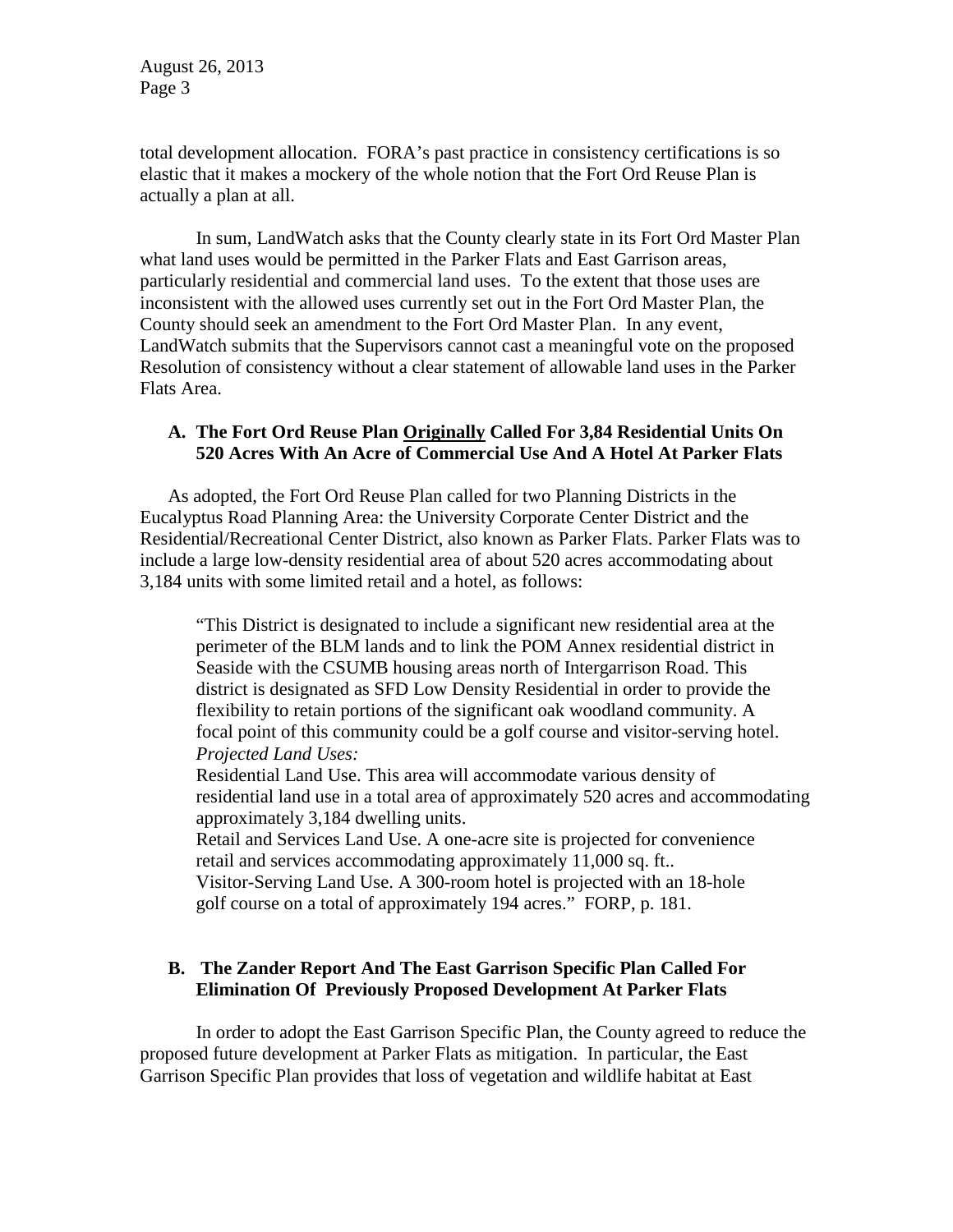Garrison will be "mitigated through the designation of 450 acres of habitat reserve at Parker Flats previously designated for development." EGSP, p. 5.

We note that the 2010 General Plan Land Use Policy LU-2.24 references the East Garrison Specific Plan and development agreements and provides that "[t]he General Plan shall, as applicable, be construed in a manner consistent with development as provided for in these specific plans and development agreements." Thus, the County is bound to honor this East Garrison Specific Plan provision limiting future development at Parker Flats in interpreting the 2010 General Plan.

The Zander Report, prepared in support of the MOU for the Land Swap Agreement, clearly contemplated that Parker Flats residential use would be reduced if not eliminated:

"The modifications proposed for Parker Flats would change the Base Reuse Plan designations for the area by removing the residential, light industrial, golf course and other uses to accommodate the MPC officer training and EVOC facilities. Parker Flats would also provide areas for the Central Coast Veterans Cemetery, the Monterey Horse Park and other potential development (Figure 5). The MPC facilities would require minor adjustments to the existing HMP and Base Reuse Plan boundaries associated with Range 45 (HMP polygon E21b.3, Base Reuse Plan polygon 21b) to allow improvement and reuse of the existing range area (Figure 6). The line between HMP-designated development and habitat reserve areas, which currently bisects Range 45, would need to be extended to the south to accommodate the entire improved range area. The polygon boundaries would also be adjusted to balance species gains and losses and avoid recently identified populations of listed plants (see discussion below). This revised use concept for Parker Flats would reduce the development footprint originally envisioned for the area and resolve outstanding land use conflicts on properties at Fort Ord scheduled for transfer to the County. The revised use designations would also allow approximately 380 acres adjacent to the NRMA and primary habitat corridor area to be added to the existing habitat reserve areas. In addition, large areas within the Monterey Horse Park section of Parker Flats, notably a central oak woodland reserve area comprising about 70 acres would remain in native habitat. With development of appropriate resource conservation and management requirements and identification of suitable resource management entities, the new habitat reserve areas would provide greater than a 2:1 replacement ratio for the habitat acreage lost at East Garrison as a result of the proposed expanded development there.3 These new reserve areas would also expand and enhance the habitat corridor connections to reserve areas (UC Natural Reserve, CSUMB, Landfill) to the north. However, because much of the maritime chaparral in the new reserve areas has been mechanically cleared to remove unexploded ordnance in preparation for transfer and development, the existing habitat values and species diversity in those areas may have been compromised (see further discussion below)." Zander, p. 11, emphasis added.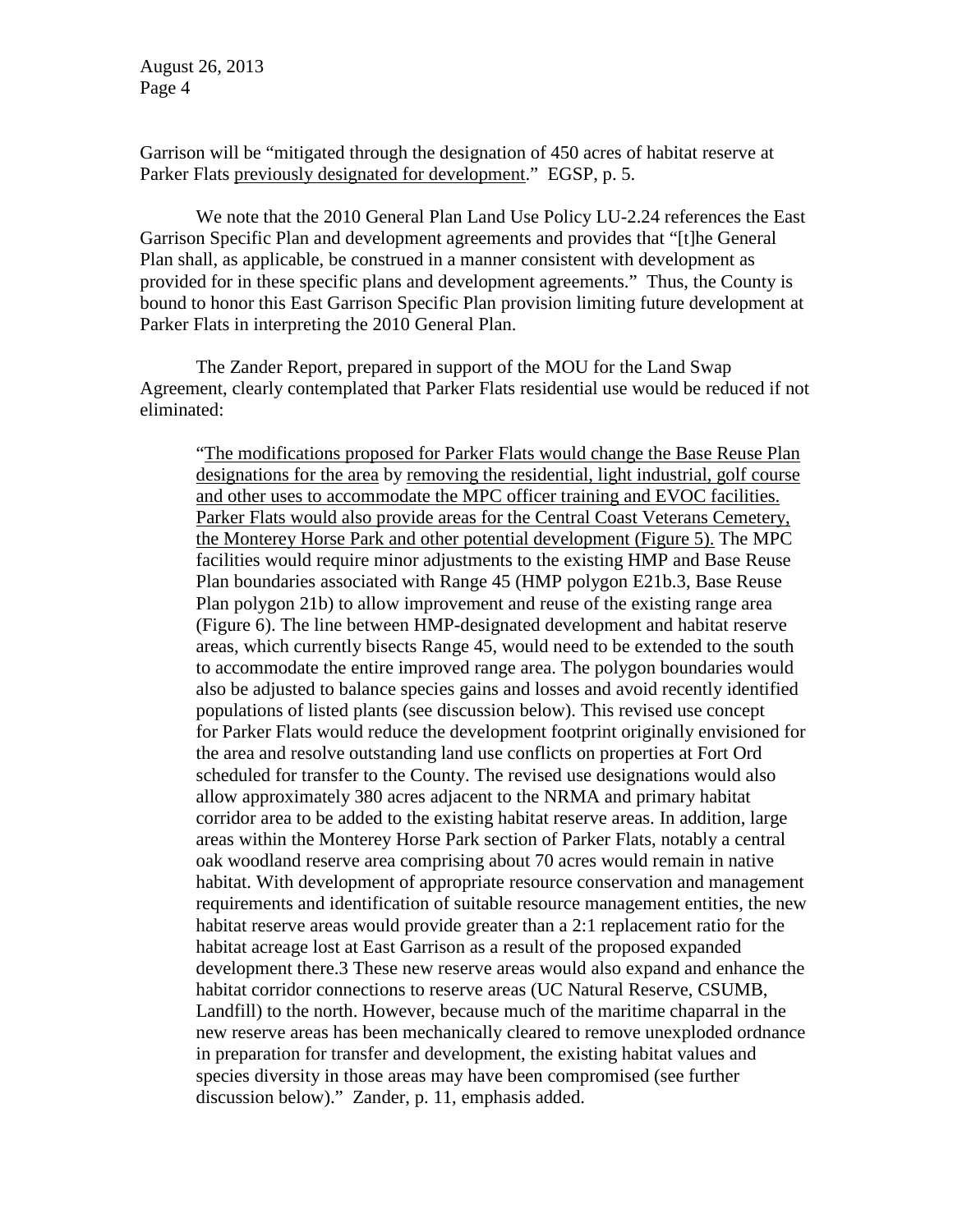Significantly, the Zander Report contemplated that the changes would be made by changing the Base Reuse Plan. LandWatch is unaware that FORA has acted to implement the changes that were intended by the Land Swap Agreement. If FORA has not yet acted to clarify this, then FORA should take care of this unfinished business by amending the Fort Ord Reuse Plan before it considers the consistency of the 2010 General Plan.

## **C. The 2010 General Plan States That Allowable Land Uses At Parker Flats Have Been Modified, But Does Not Say How; Thus, The 2010 General Plan Is Incomplete And Insufficient To Guide Future Development Or A Consistency Review**

The 2010 General Plan's Fort Ord Master Plan ("FOMP") references the Land Swap Agreement and the requirement to preserve approximately 447 more acres at Parker Flats. FOMP, p. FO-2 to FO-3. However, the Fort Ord Master Plan's description of the Eucalyptus Road Planning Area Residential/Recreation Center District at Parker Flats is incomplete, because it does not identify the allowable uses, density, or intensity:

**"Residential/Recreation Center District (Parker Flats).** This Planning District totals approximately 946 acres. The District was intended to accommodate a residential community of up to 3,184 residential units on 520 acres, at an overall density of up to 5 units per gross acre, neighborhood serving retail commercial uses on a one-acre site, visitor-serving uses (potentially including hotel and golf course development) on 194 acres, and 231 acres of open space preserve. As explained earlier, the Land Swap Agreement modified the allowed uses in this District and in the East Garrison District. The detailed descriptions and arrangement of land uses are subject to the preparation and approval of a Specific Plan or other planned development mechanism. Development constraints related to water allocation and transportation as adopted by FORA shall be addressed by the Specific Plan or other mechanism and may limit the number of residential units permitted." FOMP, p. FO-11, emphasis added.

This language is entirely opaque. **The 2010 General Plan provides that the originally intended uses at Parker Flats have been "modified" but it does not say how**. Instead, it simply punts the issue until the "preparation and approval of a Specific Plan or other planned development mechanism." Note that any limitation on the number of residential units is attributed not to the Land Swap Agreement, but to other "development constraints related to water allocation or transportation."

LandWatch submits that the language of the 2010 General Plan is wholly insufficient to guide future development in the area since it acknowledges that the originally intended land uses have been modified but does not say how.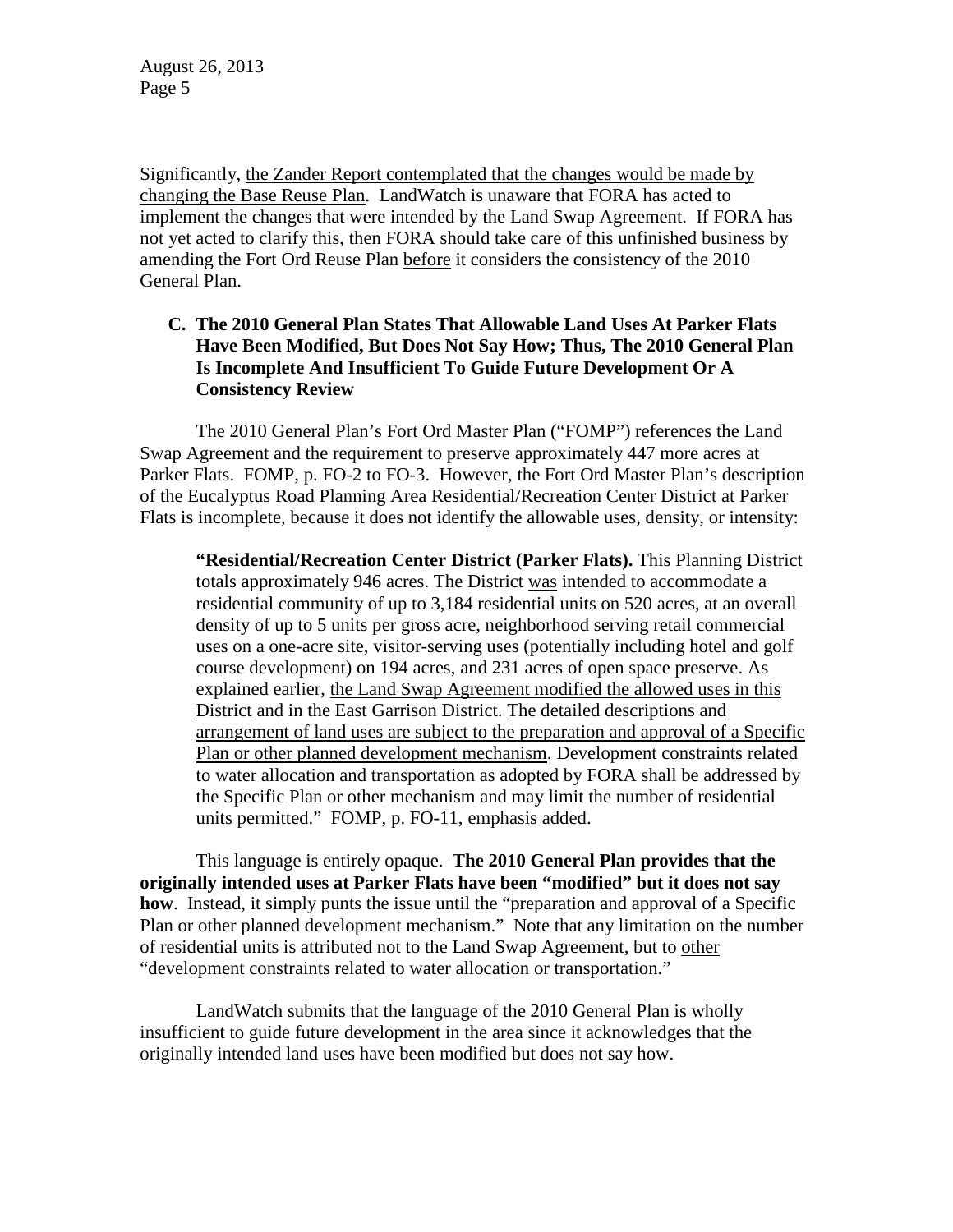More problematically, **the Supervisors cannot determine if the 2010 General Plan provisions for development at Parker Flats are consistent with the Fort Ord Reuse Plan without knowing what those provisions are**. All we know at this point is that the originally intended uses, which are still the allowable uses set out in the Fort Ord Reuse Plan, have been "modified."

Finally, the County is required to submit a general plan to FORA for consistency review that "**contains materials sufficient for a thorough and complete review**." Government Code, § 67675.2(b). Without explaining how the Parker Flats land uses have been "modified," the County cannot meet this requirement. As it stands, neither FORA nor the public can tell if the County's notion of the modifications to Parker Flats land uses is different than FORA's notion.

### **D. Neither the Proposed Resolution Nor Any Staff Materials Clarify Whether And To What Extent Residential and Commercial Uses Are Permitted At Parker Flats**

No staff report accompanies the proposed Resolution finding the 2010 General Plan consistent with the Fort Ord Reuse Plan, so there is no staff discussion to guide the Supervisors or the public on the Parker Flats issue. Attachment B to the Resolution, a chart captioned "Plan Implementation Analysis," discusses provisions for a park and open space pursuant to Reuse Plan Programs C-1.2, 1.3, and 1.4, but does not discuss the critical question of the intensity and density of commercial and residential land use permitted in the Parker Flats area.<sup>[1](#page-5-0)</sup> Given the complexity of these issues and the expectation by FORA and the public that the matter may be resolved through the consistency review process, the lack of a clear discussion is remarkable.

LandWatch asks that the Supervisors direct Planning staff to prepare a report that addresses each of the issues raised in this letter and that clearly explains how the Land Swap Agreement modified allowable land uses in the Parker Flats area.

# **E. FORA Or The County Should Clarify How Land Uses Have Been Modified; And The County Should Initiate An Amendment To The Fort Ord Reuse Plan To Reflect Those Modifications**

As discussed above, the 2010 General Plan Fort Ord Master Plan states that the allowable land uses in Parker Flats were "modified" by the Land Swap Agreement, although it does not say how. FOMP, p. FO-11. Thus, the East Garrison Specific Plan, the Zander Report, the 2010 General Plan Fort Ord Master Plan, and the Fort Ord Final Reassessment Report all indicate that the allowable land uses at Parker Flats have been modified, but none of these documents, other than the Zander Report, purport to provide a definitive statement of what land uses are now allowed. Modifications to the allowable

<span id="page-5-0"></span><sup>&</sup>lt;sup>1</sup> We discuss below the only other reference to the Land Swap Agreement in the materials submitted to the Supervisors in the agenda packet, Exhibit 1 to the proposed Resolution, captioned "Consistency Analysis – 'Combined' legislative Land Use Decision and Development Entitlement."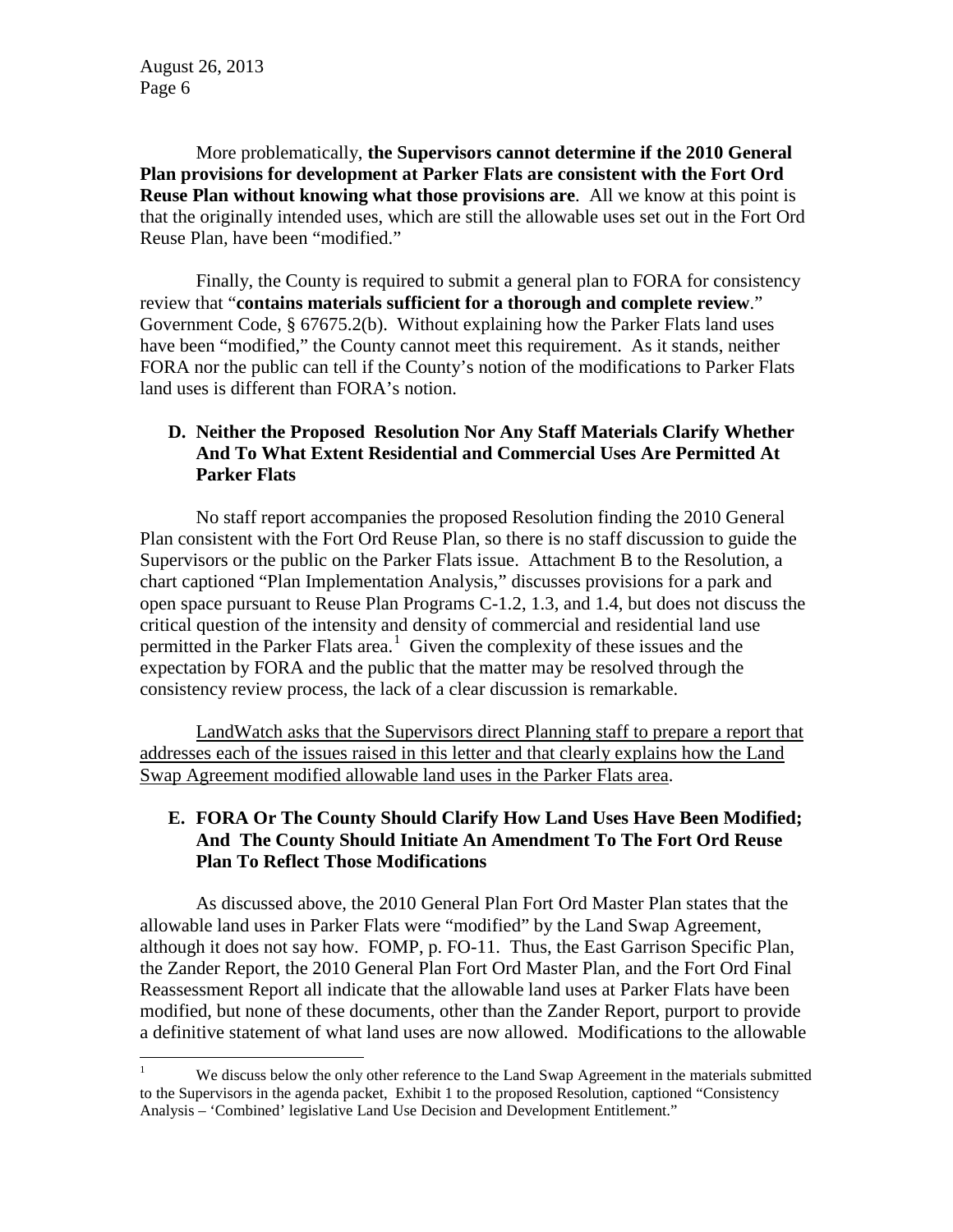land uses should be reflected in a revision to the Fort Ord Reuse Plan, or at least in an explanation as to what those modifications are and how they remain consistent with the Fort Ord Reuse Plan's original provisions governing Parker Flats.

The Fort Ord Reuse Plan is intended to control the land use plans of the County and the other member jurisdictions; thus, the County's General Plan must be found consistent with the Fort Ord Reuse Plan before it takes effect. Government Code, §§ 67675.3, 67675.7. Accordingly, it is incumbent on FORA in the first instance to clarify how the Land Swap Agreement modified the Fort Ord Reuse Plan. If FORA has already acted to clarify how the Land Swap Agreement altered the Fort Ord Reuse Plan, the County Planning staff should explain how it did so in a staff report to the Supervisors and public before the Supervisors act on the proposed Resolution.

However, if FORA still needs to take legislative action to implement the Land Swap Agreement's modification of land uses, then the County should ask FORA to take that action, either before, or in connection with, its submission of the 2010 General Plan for consistency review. The FORA Act expressly provides a mechanism for revisions to the Fort Ord Reuse Plan to be initiated by a member by requesting a change. Government Code, § 67675.8(a). The County should follow this process by requesting a revision in the Fort Ord Reuse Plan that implements the effect of the Land Swap Agreement if FORA has not already taken action to modify the allowable Parker Flats land uses.

**F. The County Must Demonstrate Consistency Between (1) The Fort Ord Master Plan's Land Use Designation Maps And Summaries Of Allowable Development For Planning Areas And (2) The Fort Ord Reuse Plan's Land Use Designation Maps And Summaries Of Allowable Development For Planning Areas**

The only other reference to the Land Swap Agreement in the materials submitted to the Supervisors in the agenda packet is in Exhibit 1 to the proposed Resolution, captioned "Consistency Analysis – 'Combined' Legislative Land Use Decision and Development Entitlement." This chart purports to evaluate the 2010 General Plan's consistency with the Fort Ord Reuse Plan by discussing each of the provisions of FORA's Master Resolution criteria for legislative land use decision consistency.

Master Resolution sections 8.02.010(a)(1) and (2) require that land use designations may not be "more intense" or "more dense" than the intensity and density "the uses permitted in the Reuse Plan for the affected territory." The Exhibit 1 chart claims that these provisions are met because the Fort Ord Master Plan "contains the same land use designations" and "contains the same densities" as the Base Reuse Plan. But this is not at all clear because the Fort Ord Master Plan states that the allowable land uses at Parker Flats have been modified without saying how. Nor is it clear that the allowable land uses at East Garrison remain consistent.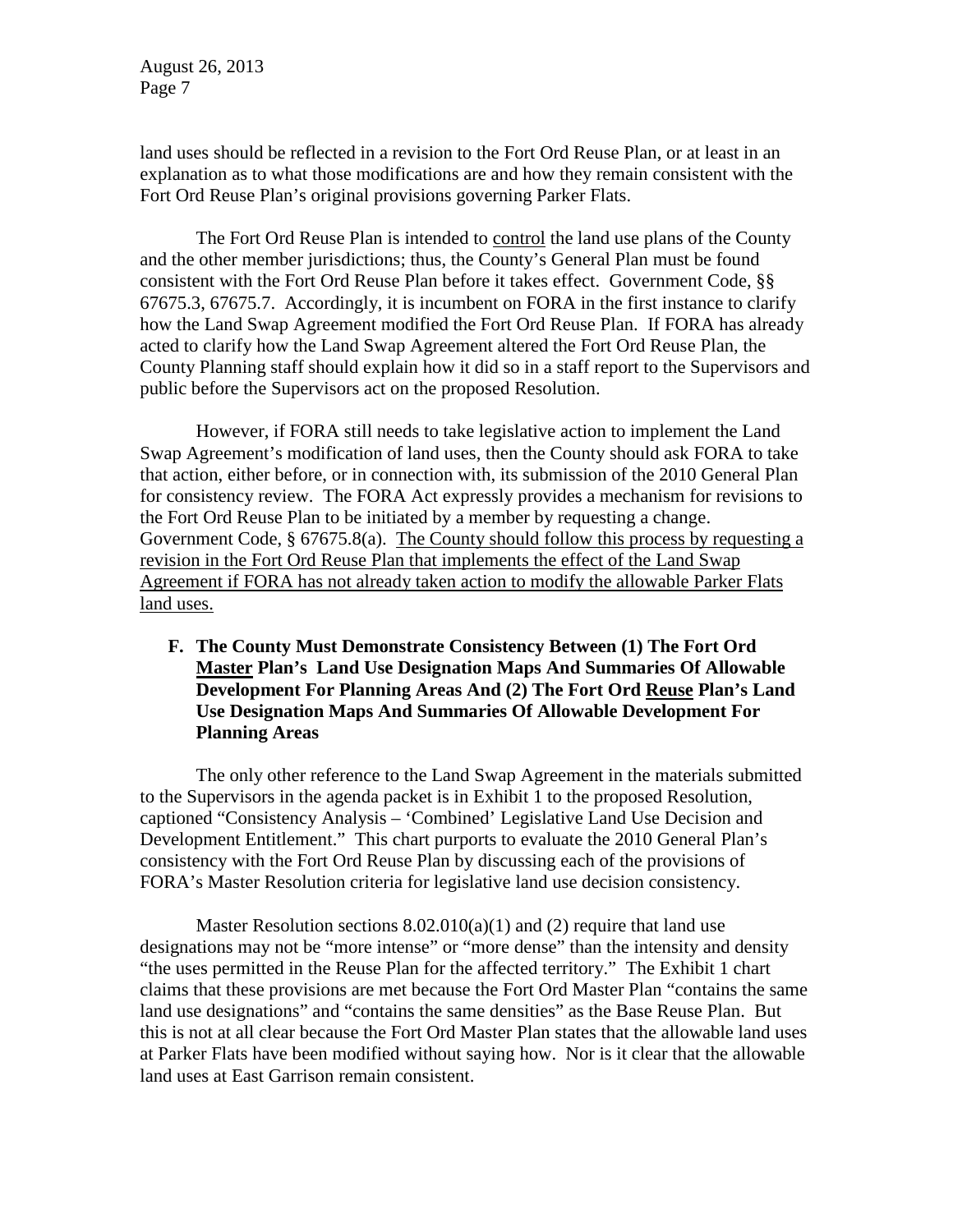If, as the Zander Report and the East Garrison Specific Plan indicate, residential use has been reduced or eliminated at Parker Flats but increased at East Garrison, and FORA has not taken action to revise the Fort Ord Reuse Plan to reflect this, then there is no assurance that the allowable density and intensity at Parker Flats and East Garrison are in fact consistent. The County Planning staff should explain in detail what the allowable density and intensity provisions are at East Garrison and Parker Flats under both FORA's Fort Ord Reuse Plan and the County's Fort Ord Master Plan.

Since land use designations are reflected both in land use designation maps and in summaries of allowable development by planning area, this explanation should update as necessary the relevant land use designation maps and summaries of allowable density by planning area contained in both the Fort Ord Reuse Plan and the Fort Ord Master Plan.

Master Resolution section 8.02.010(b) provides

"FORA shall not preclude the transfer of intensity of land uses and/or density of development involving properties within the affected territory as long as the land use decision meets the overall intensity and density criteria of Sections 8.02.010(a)(1) and (2) above as long as the cumulative net density or intensity of the Fort Ord Territory is not increased."

The Exhibit 1 chart states that "[t]he approved Land Swap agreement that exercised this flexibility is reflected in the 2010 Fort Ord Master Plan." No further explanation is provided for this statement in materials submitted by the Planning department staff to the Supervisors. On its face, it appears to reflect an action by FORA to permit the transfer of intensity and/or density from Parker Flats to East Garrison through FORA's consent to the Land Swap Agreement. Presumably this permission effectively modified the Fort Ord Master Plan to reduce the allowable density and intensity of development at Parker Flats and to increase it at East Garrison.

As noted above, LandWatch is unaware of the specific formal actions taken by FORA to modify the allowable land uses at Parker Flats. As discussed in the next section, LandWatch does not believe that FORA may make changes to the Fort Ord Reuse Plan through consistency adjudications but must instead take legislative action to amend the Plan. Regardless, we ask that the County Planning staff explain how the Land Swap Agreement worked to modify allowable land uses and to identify any formal actions taken by FORA or other parties to effect those changes.

In summary, the land use designations of the Fort Ord Reuse plan and the County's Fort Ord Master Plan must be consistent. These designations are reflected in land use designation maps and in summaries of allowable development by planning area. Thus, the Fort Ord Master Plan land use designation maps must be consistent with the Fort Ord Reuse Plan land use designation maps. And Fort Ord Master Plan summaries of allowable development by planning area must be consistent with the Fort Ord Reuse Plan summaries of allowable development by planning area. Consistency can be judged only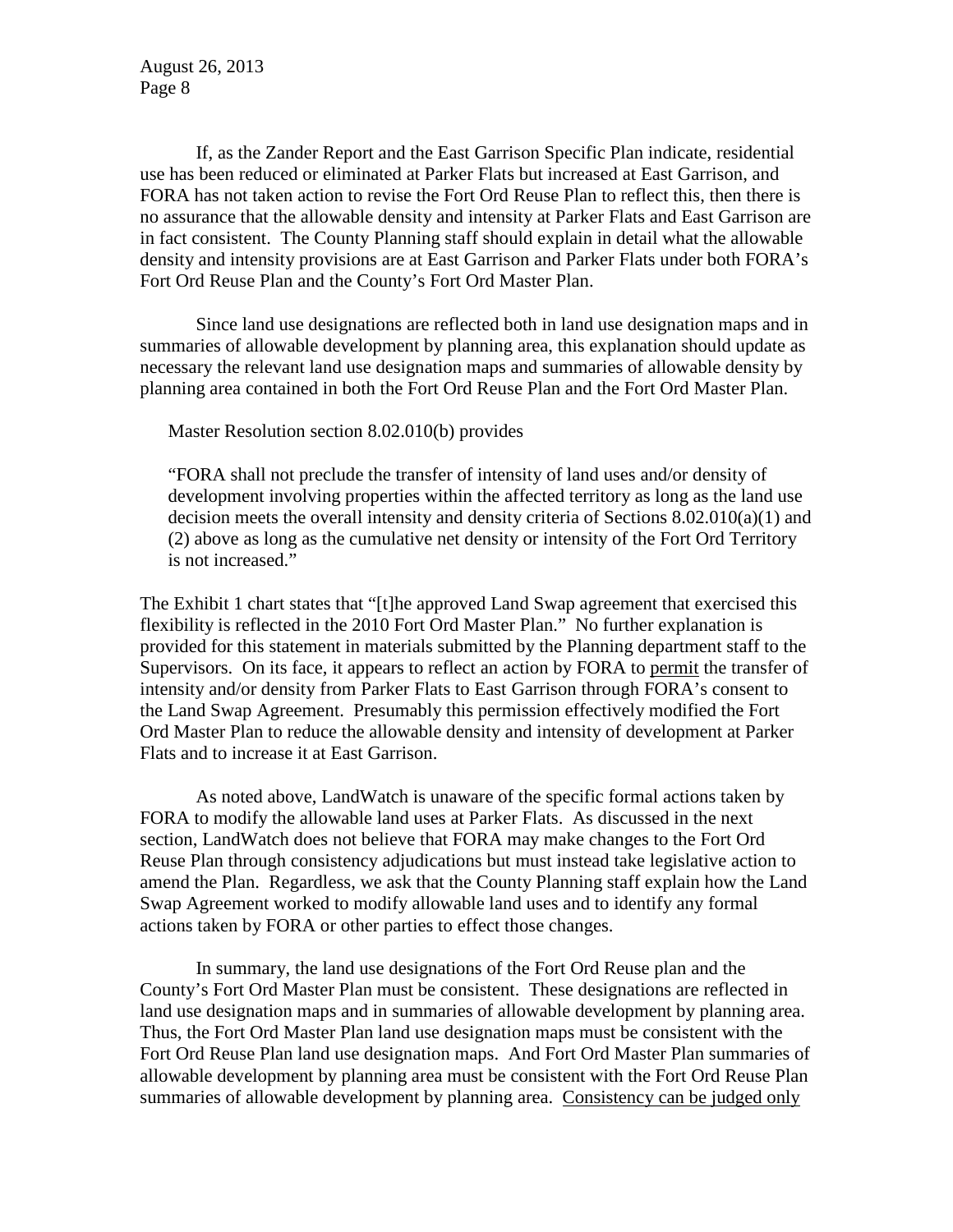if the land use designation maps and the summaries of allowable development by planning area are provided and are adequately detailed. We ask that the County Planning staff provide clear maps and summaries of allowable development by planning area for both Parker Flats and East Garrison so that the Supervisors, FORA, and the public can be assured that the Fort Ord Master Plan is consistent with the Fort Ord Reuse Plan.

### **G. FORA's Master Resolution Cannot Permit The County To Disregard Land Use Designations In the Fort Ord Reuse Plan**

LandWatch is concerned that FORA may not exercise its responsibility to maintain a current Fort Ord Reuse Plan and to take the necessary legislative actions to make changes to that plan when member jurisdictions seek consistency reviews for plans that are clearly inconsistent. This is particularly problematic because there appears to be no clear guidance on allowable development in the Parker Flats area, which is now being proposed for intensive development despite the LandSwap Agreement's "modification" of allowable uses in Parker Flats, a modification that should have substantially reduced or eliminated residential development.

The Fort Ord Reuse Plan Final Reassessment Report identifies 21 occasions in which FORA has made consistency determinations to certify general plans and zoning designations and approve development entitlements that resulted in the need to modify the Fort Ord Reuse Plan land use designation map. Reassessment Report, pp. 3-19 to 3- 22; see Scoping Report, pp. 4-176-4-185 (summarizing each consistency determination).

The Scoping Report explains why FORA has permitted Member Agencies to adopt land use maps that differ from the Fort Ord Reuse Plan's land use map:

"FORA staff has established procedures for conducting consistency determinations that augment the provisions of FORA Master Resolution Chapter 8. The BRP [Fort Ord Reuse Plan or Base Reuse Plan] is similar to a general plan, providing umbrella policy and land use context for the jurisdictions with land use control while providing those jurisdictions with some flexibility and autonomy. FORA uses the California Office of Planning and Research's General Plan Guidelines definition for consistency: "An action, program, or project is consistent with the general plan if, considering all its aspects, it will further the objectives and policies of the general plan and not obstruct their attainment." In general, the BRP provides a framework for reuse planning, not a plan to be copied verbatim. FORA does not look for a carbon copy match for land uses, but rather an equivalency of uses and intensities. The land use categories on the FORA land use concept map don't necessarily match the local jurisdictions' land use designations, and a degree of interpretation is required in determining consistency. Additionally, under clause 8.02.010(b), land use locations and intensities may be shifted from those shown on the FORA land use concept map as meets the jurisdiction's needs, provided overall density within the former Fort Ord is not increased. Therefore, a jurisdictional land use map that differs from the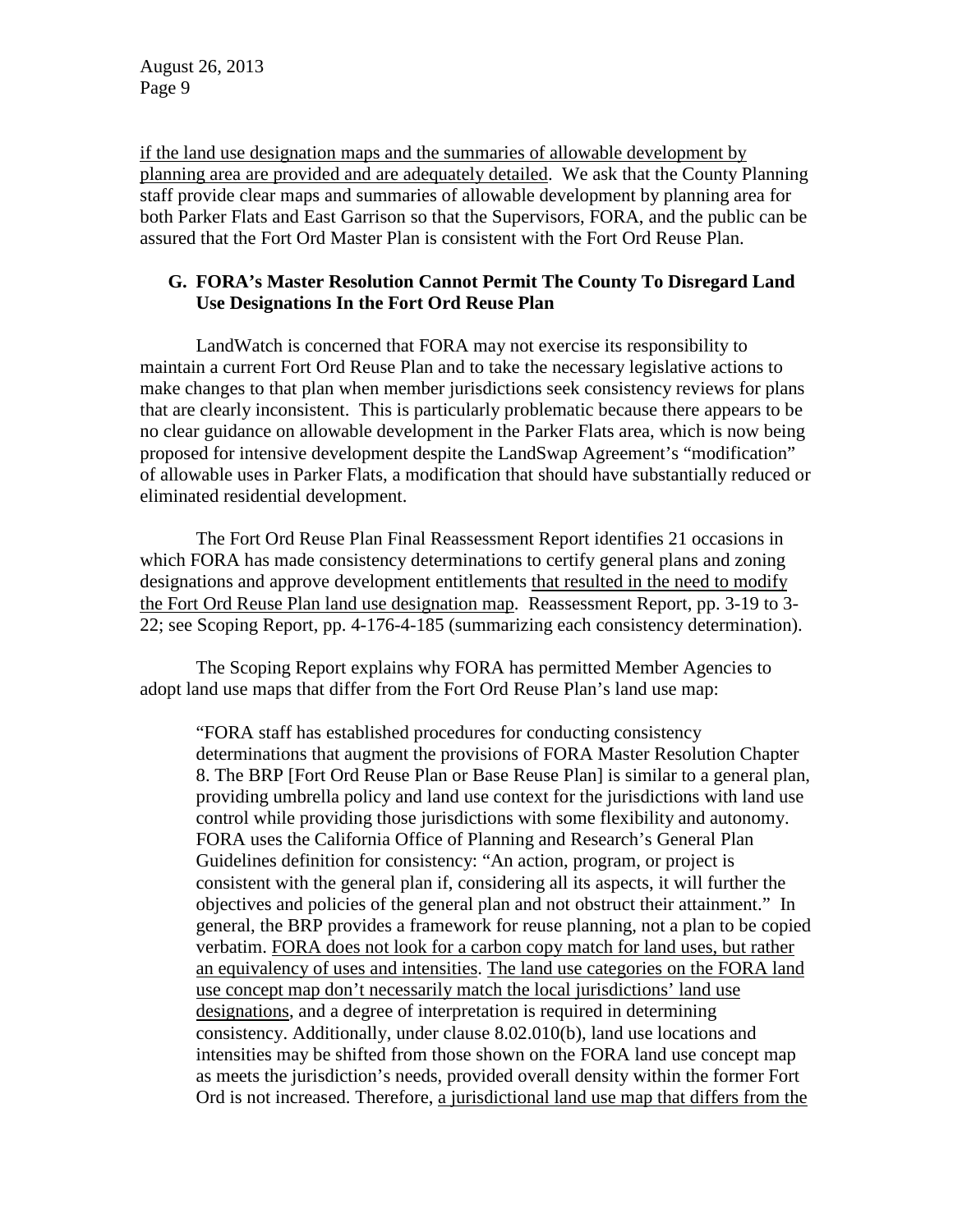FORA land use concept map could still be found consistent. Likewise, the policy content of the jurisdictions' general plans may vary in wording or presentation." Scoping Report, p. 4-176, emphasis added.

The Reassessment Report repeats the argument that there need not be a match between FORA's land use map and the maps of member jurisdictions:

"Further, the actual land use designations contained in the general plans of member jurisdictions for which consistency determinations have been made can differ from those contained in the BRP and Land Use Concept map. Consequently, if modifications to the Land Use Concept map are made to reflect these determinations, where necessary, the modifications would show the Land Use Concept map designations which are the closest fit to the actual land use designation applied by the member jurisdiction." Reassessment Report, p. 3-22.

Finally, the Reassessment Report implies that the more precise maps in Member Agencies' certified plans may actually be controlling, stating that FORA's "consistency determinations result in more precise descriptions of the actual land use and development approach for lands within the boundaries of member jurisdictions to which the consistency determinations apply." Reassessment Report, p. 3-19.

Thus, it appears that FORA has in the past used the consistency review process to acquiesce in substantive changes by Member Agencies to the land use designations on the Fort Ord Reuse Plan land use map as long as the overall total density of the Member Agencies' development is not increased and other policies (e.g., jobs/housing balance) are not violated. There appears to be no meaningful constraint on development at the parcel level, or even the planning area level, imposed by FORA based on the specific land use maps and planning area provisions contained in the Fort Ord Reuse Plan.

LandWatch believes that FORA's approach to consistency determination is erroneous to the extent it permits Member Agencies to disregard the land use designations, density, and intensity provisions for specific parcels and planning areas set out in the Fort Ord Reuse Plan. LandWatch agrees with the Scoping Report that the Fort Ord Reuse Plan is similar to a general plan, but LandWatch disagrees that any general plan could be legitimately interpreted to permit land uses that are inconsistent with the density and intensity provisions of that plan. Yet that appears to be FORA's practice.

The FORA Act requires Member Agency general plans to be consistent with the Fort Ord Reuse Plan, which is in effect a superior general plan. The FORA Act provides a clear process for member Agencies to request amendments to the Fort Ord Reuse Plan when seeking certification of a general plan that would otherwise be inconsistent. To permit Member Agencies to develop parcels without regard to the specific land uses designations of the Fort Ord Reuse Plan, subject only to an overall cap on development by each jurisdiction, renders the Fort Ord Reuse Plan land use designations null and void